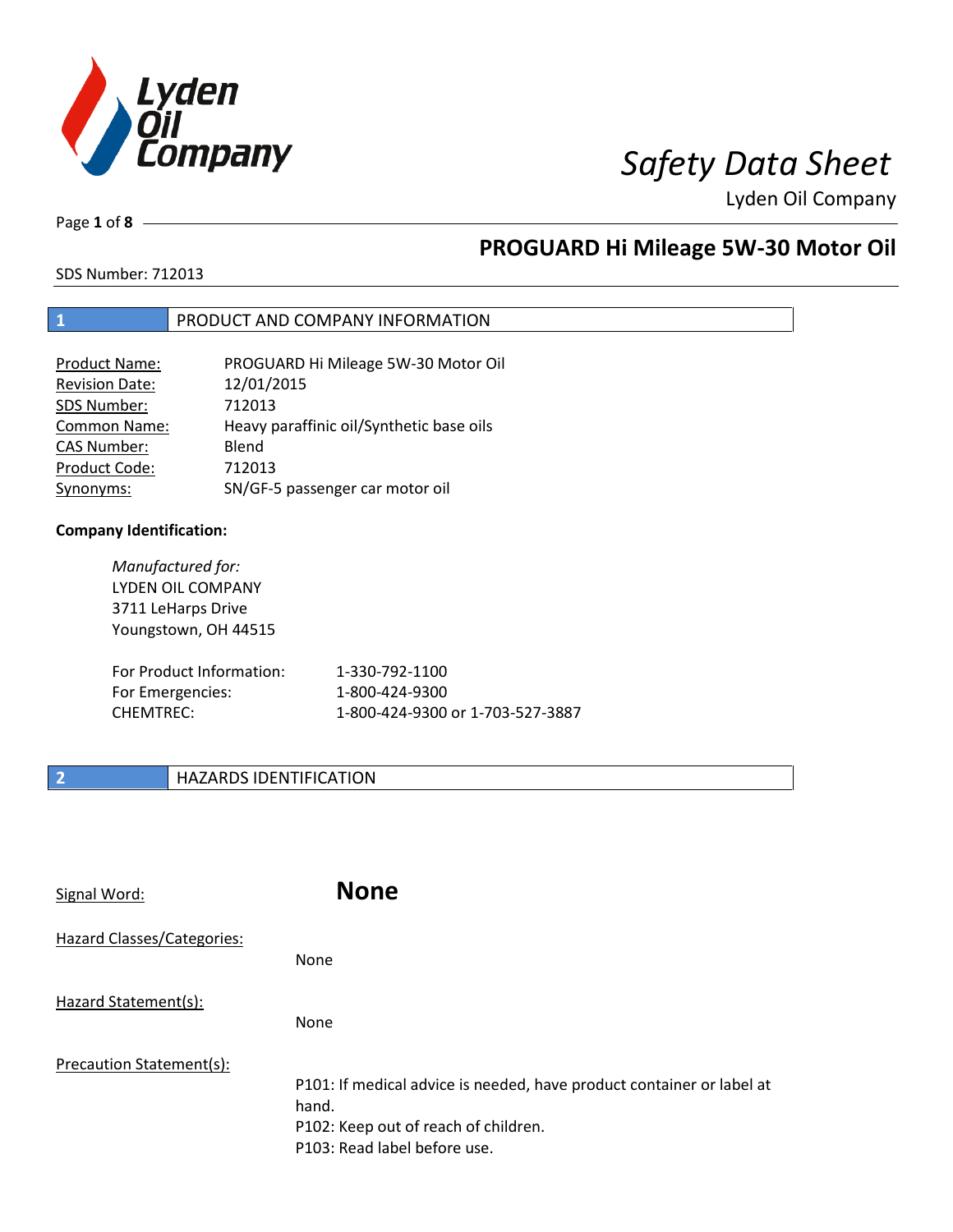

Page **2** of **8**

# **PROGUARD Hi Mileage 5W-30 Motor Oil**

SDS Number: 712013

Other Hazard Statement(s):

Repeated exposure may cause skin dryness or cracking.

**3** COMPOSITION / INFORMATION ON INGREDIENTS

Ingredients:

*Mixture of the substances listed below with nonhazardous additions.*

| <b>Chemical Name</b>                                           | <b>CAS Number</b> | Percentage   |
|----------------------------------------------------------------|-------------------|--------------|
| Distillates (petroleum), solvent-refined heavy paraffinic      | 64741-88-4        | $0 - 100$    |
| Residual oils (petroleum), solvent refined                     | 64742-01-4        | $0 - 100$    |
| Residual oils (petroleum), hydrotreated                        | 64742-57-0        | $0 - 100$    |
| Residual oils (petroleum), solvent dewaxed                     | 64742-62-7        | $0 - 100$    |
| Lubricating oils (petroleum), C>25, hydrotreated bright stock  | 72623-83-7        | $0 - 100$    |
| Lubricating oils (petroleum), C20-C50, hydrotreated neutral    | 72623-87-1        | $0 - 40$     |
| oil-based                                                      | 178603-64-0       | $0 - 45$     |
| Gas oils (petroleum), hydrocracked, C15-C30, branched and      | 178603-65-1       | $0 - 45$     |
| cyclic, high VI                                                | 178603-66-2       | $0 - 45$     |
| Gas oils (petroleum), hydrocracked, C20-C40, branched and      | N/A               | $4 - 24$     |
| cyclic, high VI                                                | 64742-52-5        | $0 - 26$     |
| Gas oils (petroleum), hydrocracked, C25-C55, branched and      | 68649-42-3        | $0.25 - 1.5$ |
| cyclic, high VI                                                |                   |              |
| Mineral Oil                                                    |                   |              |
| Petroleum distillates, hydrotreated heavy naphthenic           |                   |              |
| Phosphorodithioic acid, O,O-di-C1-C14-alkyl esters, zinc salts |                   |              |

*\*Any concentration shown as a range is to protect confidentiality or is due to batch variation.*

**4 FIRST AID MEASURES** 

Description of First Aid Measures:

Inhalation:

If symptoms develop, move victim to fresh air. If symptoms persist, obtain medical attention.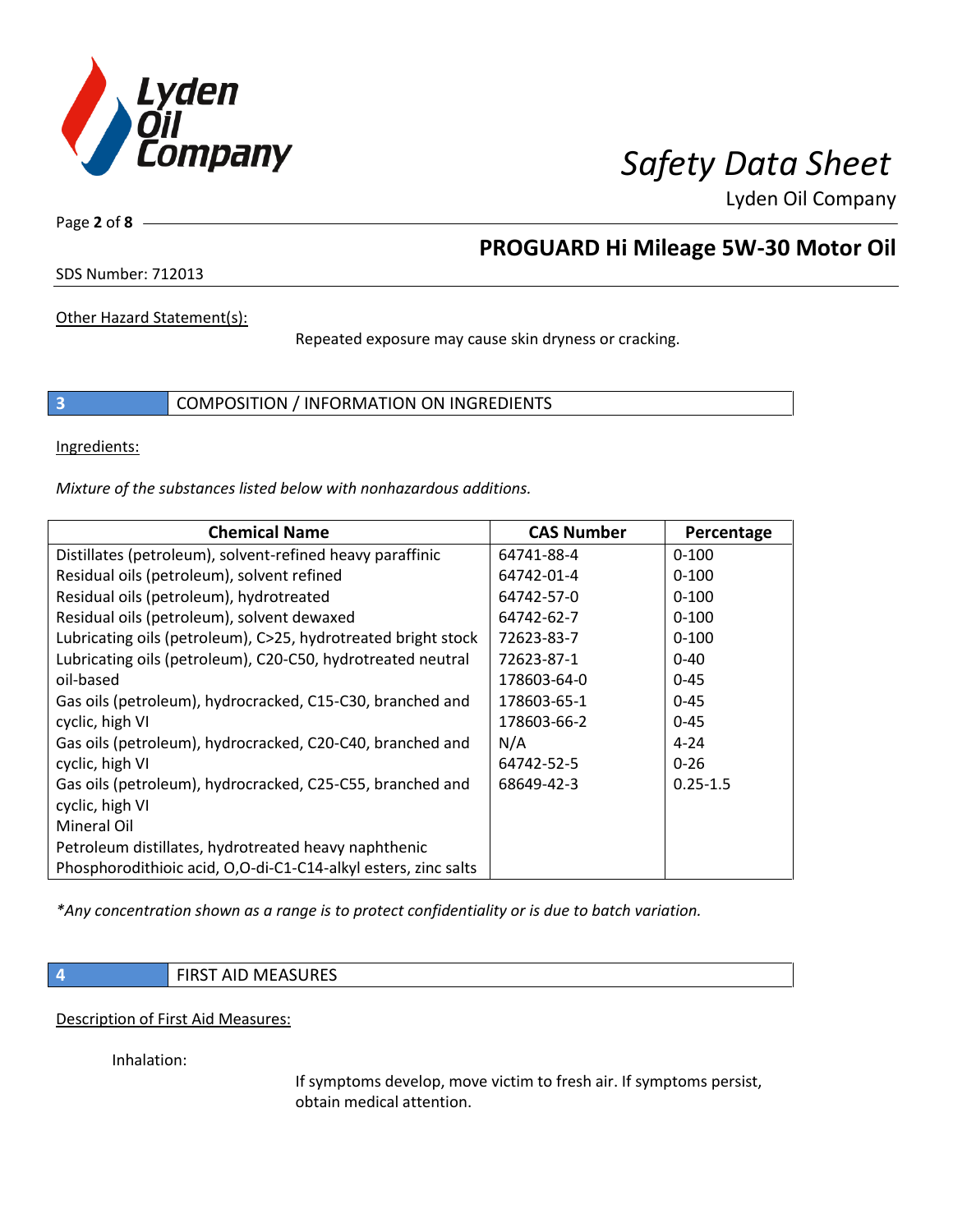

| Page 3 of 8 $-$                               |                        |                                                                                                                                                                                                   |
|-----------------------------------------------|------------------------|---------------------------------------------------------------------------------------------------------------------------------------------------------------------------------------------------|
|                                               |                        | <b>PROGUARD Hi Mileage 5W-30 Motor Oil</b>                                                                                                                                                        |
| <b>SDS Number: 712013</b>                     |                        |                                                                                                                                                                                                   |
| Skin Contact:                                 |                        |                                                                                                                                                                                                   |
|                                               |                        | Wash with soap and water. Remove contaminated clothing and wash<br>before reuse. Get medical attention if needed.                                                                                 |
| Eye Contact:                                  |                        |                                                                                                                                                                                                   |
|                                               |                        | Rinse opened eye for several minutes under running water. If<br>symptoms persist, consult medical attention.                                                                                      |
| Ingestion:                                    |                        |                                                                                                                                                                                                   |
|                                               | attention.             | Rinse mouth with water. If symptoms develop, obtain medical                                                                                                                                       |
| Symptoms and Effects, both acute and delayed: |                        |                                                                                                                                                                                                   |
|                                               |                        | No further relevent data available.                                                                                                                                                               |
| <b>Recommended Actions:</b>                   |                        |                                                                                                                                                                                                   |
|                                               |                        | Treat symptomatically. Call a doctor or poison<br>control center for guidance.                                                                                                                    |
| 5                                             | FIRE FIGHTING MEASURES |                                                                                                                                                                                                   |
| Recommended Fire-Extinguishing Equipment:     |                        |                                                                                                                                                                                                   |
|                                               |                        | Use dry powder, foam, or carbon dioxide fire<br>extinguishers. Water may be ineffective in fighting<br>an oil fire unless used by experienced fire fighters.                                      |
| Possible Hazards During a Fire:               |                        |                                                                                                                                                                                                   |
|                                               |                        | Hazardous combustion products may include: A<br>complex mixture of airborne solid and liquid<br>particulates and gases (smoke). Carbon monoxide.<br>Unidentified organic and inorganic compounds. |
| Recommendations to Firefighters:              |                        |                                                                                                                                                                                                   |
|                                               |                        | No special measures required                                                                                                                                                                      |

No special measures required.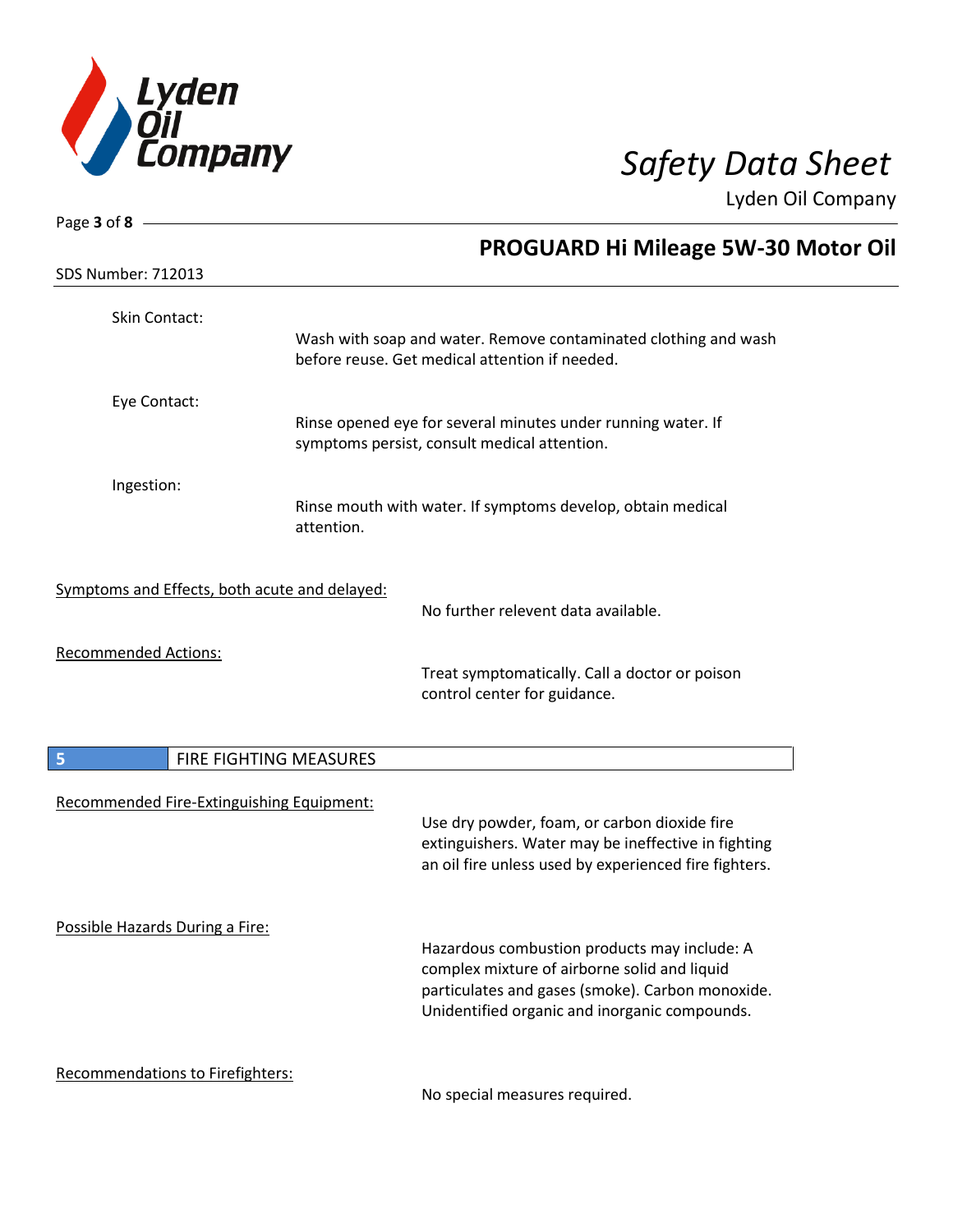

**PROGUARD Hi Mileage 5W-30 Motor Oil**

Lyden Oil Company

SDS Number: 712013

# **6** ACCIDENTAL RELEASE MEASURES Personal Precautions: Avoid contact with skin, eyes, and clothing. Keep away from sources of ignition. Emergency Procedures: Contain spilled material, collect in suitable and properly labeled containers. Environmental Precautions: Do not allow to reach sewage system or any water course. Do not allow to enter ground waters. Cleanup Procedures: Pick up excess with inert absorbant material. **7 HANDLING AND STORAGE** Handling Precautions: Handle with care and avoid spillage on the floor. Do not cut, weld, drill, grind, braze, or solder container. Storage Requirements: Keep container tightly sealed. Keep away from sources of ignition. **8** EXPOSURE CONTROLS / PERSONAL PROTECTION Exposure Limits: Engineering Controls:

All ventilation should be designed in accordance with OSHA standard (29 CFR 1910.94).

Page **4** of **8**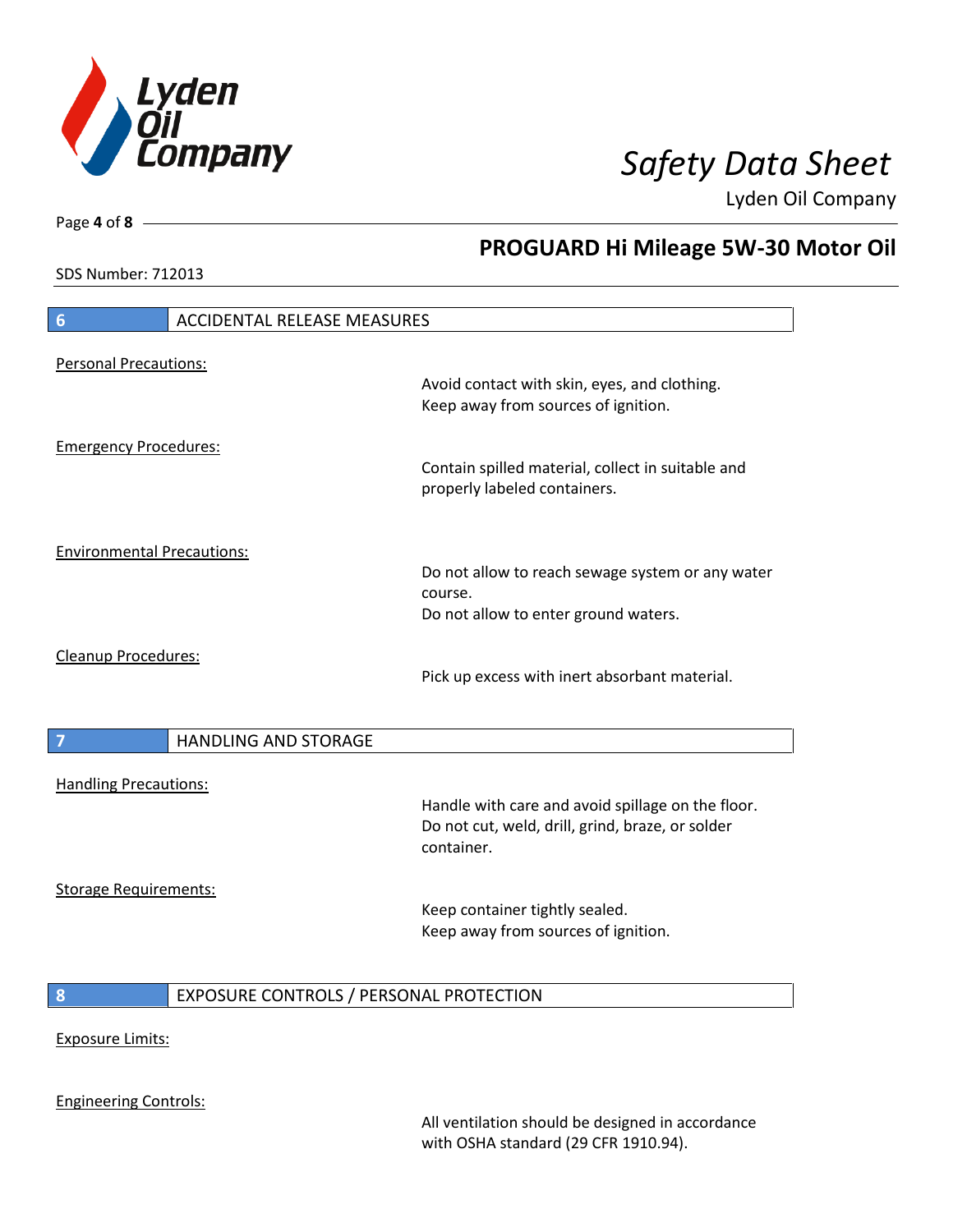

Page **5** of **8**

# **PROGUARD Hi Mileage 5W-30 Motor Oil**

SDS Number: 712013

Personal Protective Equipment:

Wash hands before breaks and at the end of work. Use safety glasses and gloves.

## **9** PHYSICAL AND CHEMICAL PROPERTIES

| Color:                        | Amber                                                     |
|-------------------------------|-----------------------------------------------------------|
| <b>Physical State:</b>        | Liquid                                                    |
| Odor:                         | Petroleum                                                 |
| <b>Odor Threshold:</b>        | Data not available                                        |
| pH:                           | Data not available                                        |
| <b>Melting Point:</b>         | Data not available                                        |
| <b>Boiling Point:</b>         | 246° C / 475° F                                           |
| <b>Boiling Range:</b>         | Data not available                                        |
| Flash Point:                  | 190° C / 380° F (COC Method)                              |
| <b>Evaporation Rate:</b>      | Data not available                                        |
| Flammability:                 | Data not available                                        |
| Flammability Limits:          | Data not available                                        |
| Vapor Pressure:               | $<$ 1 mmHg at 20 $^{\circ}$ C                             |
| Vapor Density:                | Data not available                                        |
| <b>Relative Density:</b>      | 7.27 pounds per gallon at 60°F                            |
| Solubilities:                 | Insoluble in water                                        |
| <b>Partition Coefficient:</b> | Data not available                                        |
| Auto-Ignition Temperature:    | Data not available                                        |
| Decomposition Temperature:    | Data not available                                        |
| Viscosity:                    | 10.5 mm <sup>2</sup> /sec (kinematic at 100 $^{\circ}$ C) |
|                               |                                                           |

| 10                          | STABILITY AND REACTIVITY |                                                                  |
|-----------------------------|--------------------------|------------------------------------------------------------------|
| Stability:                  |                          | Stable under normal conditions.                                  |
| Reactivity:                 |                          | Not reactive under normal conditions.                            |
| <b>Conditions to Avoid:</b> |                          | Extreme temperature, sparks, open flame, and<br>direct sunlight. |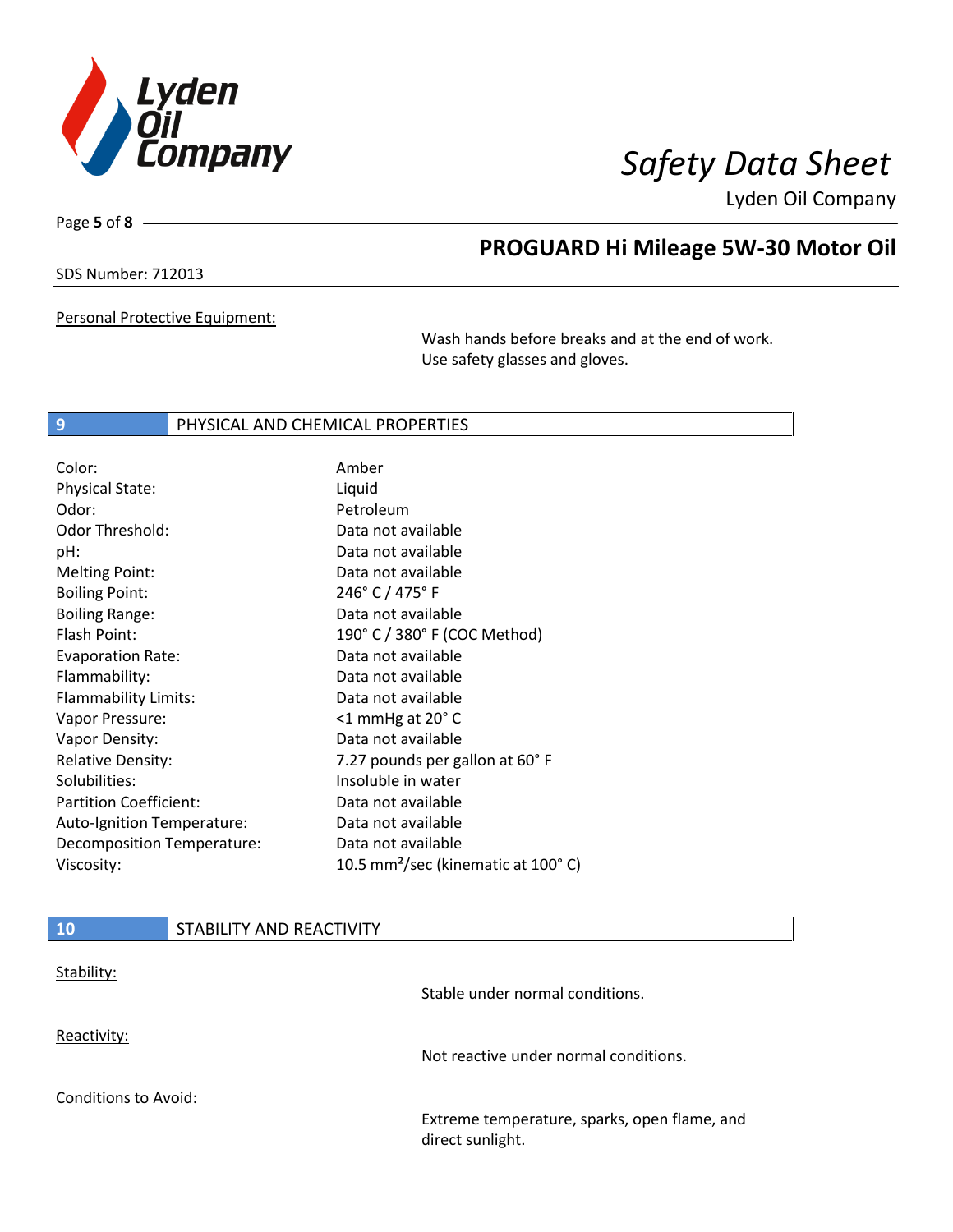

| Page 6 of 8 $-$                        |                                                                                                  |
|----------------------------------------|--------------------------------------------------------------------------------------------------|
|                                        | PROGUARD Hi Mileage 5W-30 Motor Oil                                                              |
| <b>SDS Number: 712013</b>              |                                                                                                  |
|                                        |                                                                                                  |
| <b>Hazardous Reactions:</b>            | No known hazardous reactions.                                                                    |
|                                        |                                                                                                  |
| <b>Incompatible Materials:</b>         | No further relevant information available.                                                       |
|                                        |                                                                                                  |
| <b>Decomposition Products:</b>         |                                                                                                  |
|                                        | Hazardous decomposition products are not<br>expected to form.                                    |
|                                        |                                                                                                  |
|                                        |                                                                                                  |
| 11<br><b>TOXICOLOGICAL INFORMATION</b> |                                                                                                  |
| Routes of Exposure:                    |                                                                                                  |
|                                        | Skin and eye contact are the primary routes of<br>exposure although exposure may occur following |
|                                        | accidental ingestion.                                                                            |
|                                        |                                                                                                  |
| <b>Exposure Effects:</b>               | Repeated skin contact may cause dermatitis or an                                                 |
|                                        | oil acne.                                                                                        |
|                                        |                                                                                                  |
| <b>Measures of Toxicity:</b>           | No test data available.                                                                          |
|                                        |                                                                                                  |
| Carcinogenic/Mutagenic Precautions:    | Non-carcinogenic and not expected to be                                                          |
|                                        | mutagentic.                                                                                      |
|                                        |                                                                                                  |
| 12<br><b>ECOLOGICAL INFORMATION</b>    |                                                                                                  |
|                                        |                                                                                                  |
| <b>Ecological Precautions:</b>         |                                                                                                  |
|                                        | Avoid exposing to the environment.                                                               |
| <b>Ecological Effects:</b>             |                                                                                                  |
|                                        | No specific environmental or aquatic data available.                                             |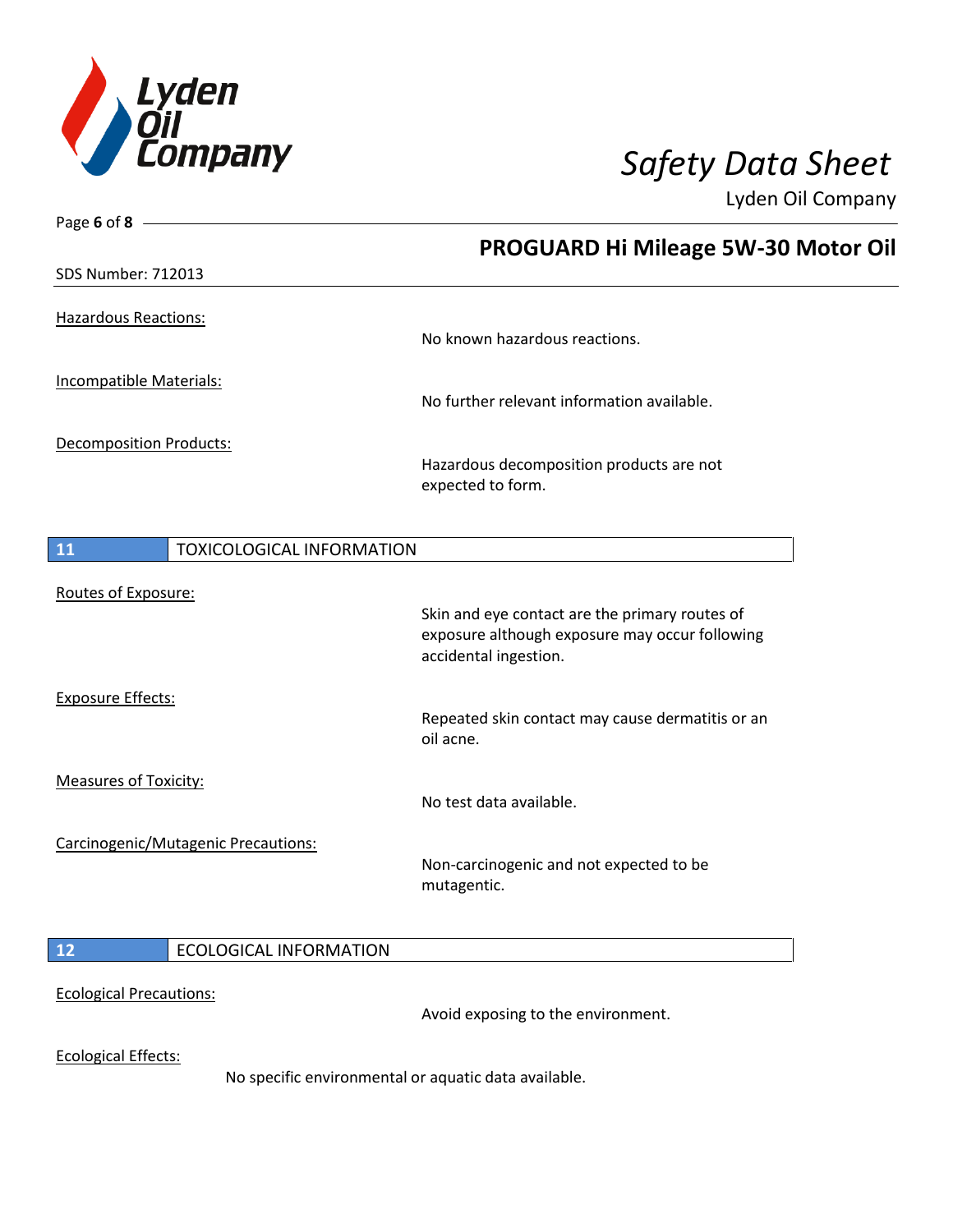

**PROGUARD Hi Mileage 5W-30 Motor Oil**

Lyden Oil Company

SDS Number: 712013

Page **7** of **8**

| 13                                                         | <b>DISPOSAL CONSIDERATIONS</b>           |                                                                                             |
|------------------------------------------------------------|------------------------------------------|---------------------------------------------------------------------------------------------|
| Disposal Methods:                                          |                                          |                                                                                             |
|                                                            |                                          | Dispose of waste material in accordance with all<br>local, state, and federal requirements. |
| Disposal Containers:                                       |                                          | Use properly approved container for disposal.                                               |
| <b>Special Precautions:</b>                                |                                          | Do not flush to surface waters or drains.                                                   |
| 14                                                         | TRANSPORT INFORMATION                    |                                                                                             |
|                                                            |                                          |                                                                                             |
| <b>UN Number:</b>                                          | Data not available<br>Data not available |                                                                                             |
| <b>UN Shipping Name:</b><br><b>Transport Hazard Class:</b> | Data not available                       |                                                                                             |
| Packing Group:                                             | Data not available                       |                                                                                             |
| <b>Environmental Hazards:</b>                              |                                          |                                                                                             |
|                                                            |                                          | Data not available                                                                          |
| <b>Bulk Transport Guidance:</b>                            |                                          |                                                                                             |
|                                                            |                                          | Data not available                                                                          |
| <b>Special Precautions:</b>                                |                                          |                                                                                             |
|                                                            |                                          | Not regulated by DOT.                                                                       |
|                                                            |                                          |                                                                                             |
| 15                                                         | <b>REGULATORY INFORMATION</b>            |                                                                                             |

This material and all of its components are listed on the Inventory of Existing Chemical Substances under the Toxic Substances Control Act.